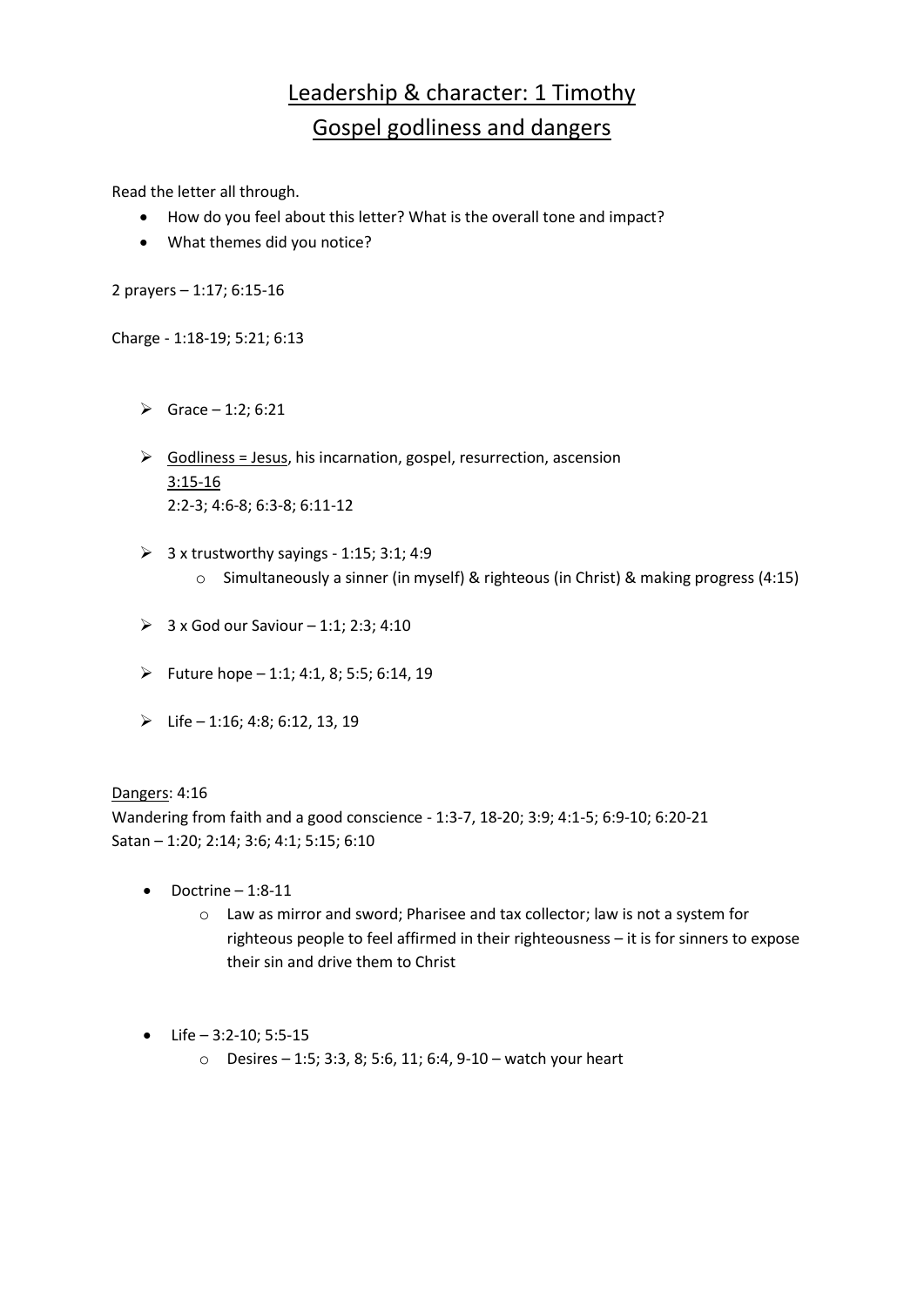# Pastoral Ministry: 1 Timothy Aim, means and shape of church ministry

### Aim

Church = Buttress of Truth – 3:15 Truth – 2:4, 7; 4:2-4; 6:5 Trust/deposit – 1:11; 6:20

#### Means

Sound/healthy doctrine  $\rightarrow$  godliness / unhealthy doctrine  $\rightarrow$  ungodliness – 1:10-11; 6:3-4

Pastor teacher – 3:2 Charge, remind, teach – 1:3; 4:6, 11, 13; 6:2, 17

Household  $-3:5, 15$ 2:1-15; 5:1-2

This shape/form/order is part of being the buttress. "How a church conducts its life together has everything to do with how they preserve the truth… God does not desire to preserve truth through theologically accurate books. He wants lives that reflect that truth by living it out together in local churches." (Ken Mbugua, [Africa, the Prosperity Gospel, and the Problem of Unguarded Churches\)](http://9marks.org/article/africa-the-prosperity-gospel-and-the-problem-of-unguarded-churches/)

So there are two ways in which the church upholds the truth of the gospel: 1. Preaching; 2. Living

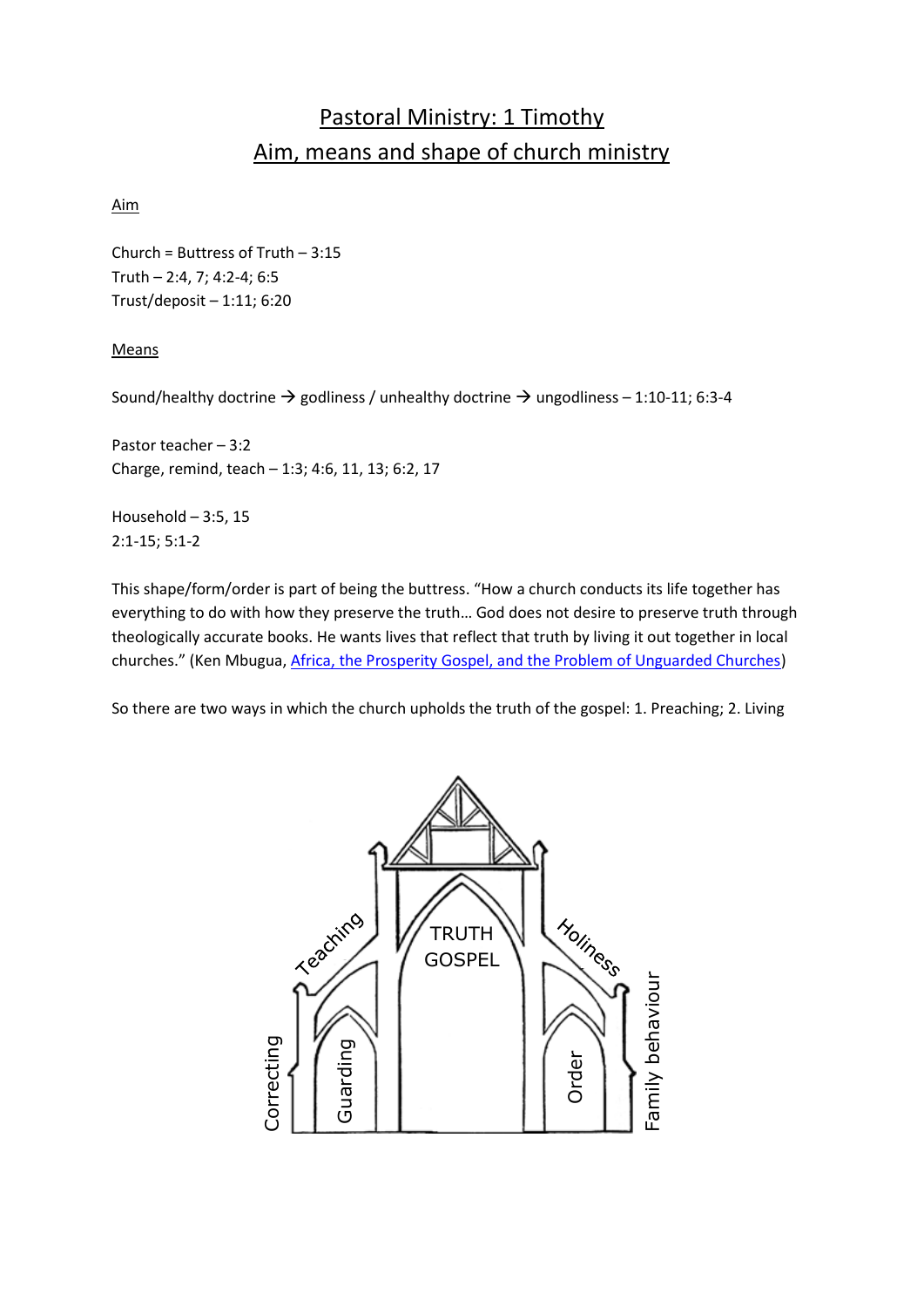## Pastoral ministry and 'calling' (1 Timothy 3:1-13)

- What do we think about pastors or missionaries claiming to be called by God?
- What might be some of the dangers of using this terminology?
	- o Sacred/secular divide, hierarchy, pride
	- o Unquestionable, subjective
	- o Must be obeyed, disobedient to withdraw from pastoral ministry
	- o Makes others feel that they need to wait for a mystical 'call' before serving.
- On the basis of 1 Timothy 3 where would you place pastoral ministry on the diagram below? Where would most pastors place it?



How do you know you have a pastoral ministry gift?

1 Timothy 3:1-7

- Desire Not strictly speaking a necessary criteria here (though see 1 Pet. 5:2) but it is certainly not wrong to desire this position (in contrast to many 'calling' testimonies of being dragged kicking and screaming). God does not want to have to guide by external compulsion (Psalm 32:9); he gives us desires (Psalm 37:4).
- Male There seems to be a parallel between the family / household (headed by a husband/father) and the church family / household (1 Tim. 3:4, 15). $^1$
- Faithfulness to wife 'one-woman man'
- Well-ordered children
- Above reproach, respectable, sober, dignified, well thought of in community
- Self-controlled what you do when no-one sees
- Hospitable welcomes into home
- Ability to teach the only skill mentioned key task
- Not drunkard

-

 Not violent, gentle, not quarrelsome – able to handle conflict, not defensive or domineering, no ego, servant leader

 $1$  Cf. 1 Tim. 2:11-15. This is the most controversial criteria. We need to assert women's complete equality before God and the importance of women's ministry in the church (e.g. 1 Cor. 11, Titus 2, Rom. 16). Also note that many men are also excluded from the position of elder. For more on these issues see Resources on [complementarianism, egalitarianism and the role of women in the church.](https://iserveafrica.files.wordpress.com/2015/12/resources-on-complementarianism-and-egalitarianism.pdf)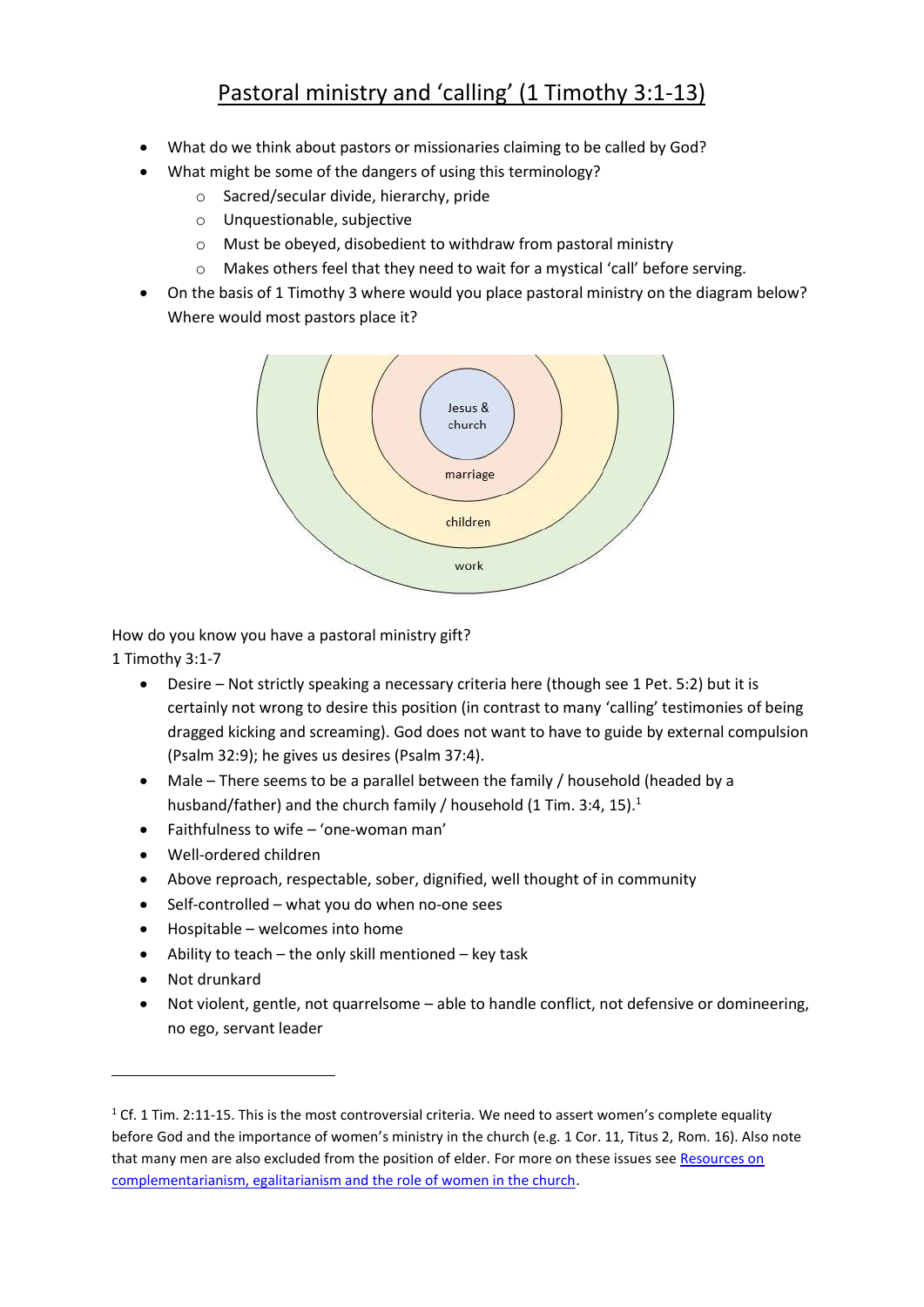- Not a lover of money not ambitious for lucrative positions, promotions, lifestyle
- Not a recent convert spiritual maturity awareness of  $sin^2$

Who are these things to be recognised by?

- o The individual
- o The church
- o The community

Other helpful resources:

- Christopher Ash, *[How do I know if Preaching is for Me?](http://www.proctrust.org.uk/dls/preachingforme.pdf)*
- [More emphasis on The Call or less?](http://watumishiwaneno.wordpress.com/2012/02/20/more-emphasis-on-the-call-or-less/)
- [The target diagram \(Jesus, marriage, children, work\)](http://watumishiwaneno.wordpress.com/2013/04/14/on-target/)
- Michael Bennett, *Do you feel called by God?* [review by Ben Pfahlert](http://matthiasmedia.com/briefing/2013/08/review-do-you-feel-called-by-god-rethinking-the-call-to-ministry/)

# Gospel Living – Sacred versus Secular Fasting & the spiritual disciplines (1 Tim. 4:1-5)

Read 1 Timothy 4:1-5

- How do we normally think about sacred and secular? E.g. in relation to spaces, times, jobs, activities
- What seems to have been going on in 1st century Ephesus?
- What is the tone of Paul's language here? Is it surprising to us that he is so strong on this issue?
- What can be "holy" according to this passage? How?
- How does this passage challenge our thinking on the 'spiritual disciplines' and what true spirituality looks like?
- How might we be tempted to have a super-spiritual, [Gnostic,](http://en.wikipedia.org/wiki/Gnosticism) attitude towards the physical world, food and sleep?

Further reading:

<u>.</u>

- [Martin Luther on 'sacred' and 'secular'](http://www.kylemcdanell.com/2013/10/martin-luther-on-secularsacred-dichotomy.html)
- [John Piper, 'A brief theology of sleep'](http://www.desiringgod.org/articles/a-brief-theology-of-sleep)
- Tim Chester, *The Everyday Gospel: A theology of washing the dishes*

<sup>2</sup> Cf. quote in Charles Bridges, *The Christian Ministry*: "I almost constantly find the following temptations, the one or the other, assaulting me in the discharge of my office as a Minister. 1st. If I think that I am unsuccessful, I am in danger, through an unbelieving despondency, of being discouraged, of becoming remiss, and cold … 2ndly. If I am, or think I am, successful, this also has a tendency to …make me less careful in watching against sin, and in mortifying universally its whole body. …I see now the wisdom of the caution which the Apostle gives to Timothy, not to admit "a novice," (1Tim. 3.6) one who has but *little experience of the workings and deceit of sin*, and has made but little progress in the ways of God—not to admit such into the office of the Ministry, "lest he should be lifted up with pride, and fall into the condemnation of the devil." The Apostle himself was not without some danger from this quarter. (2 Cor. 12.)"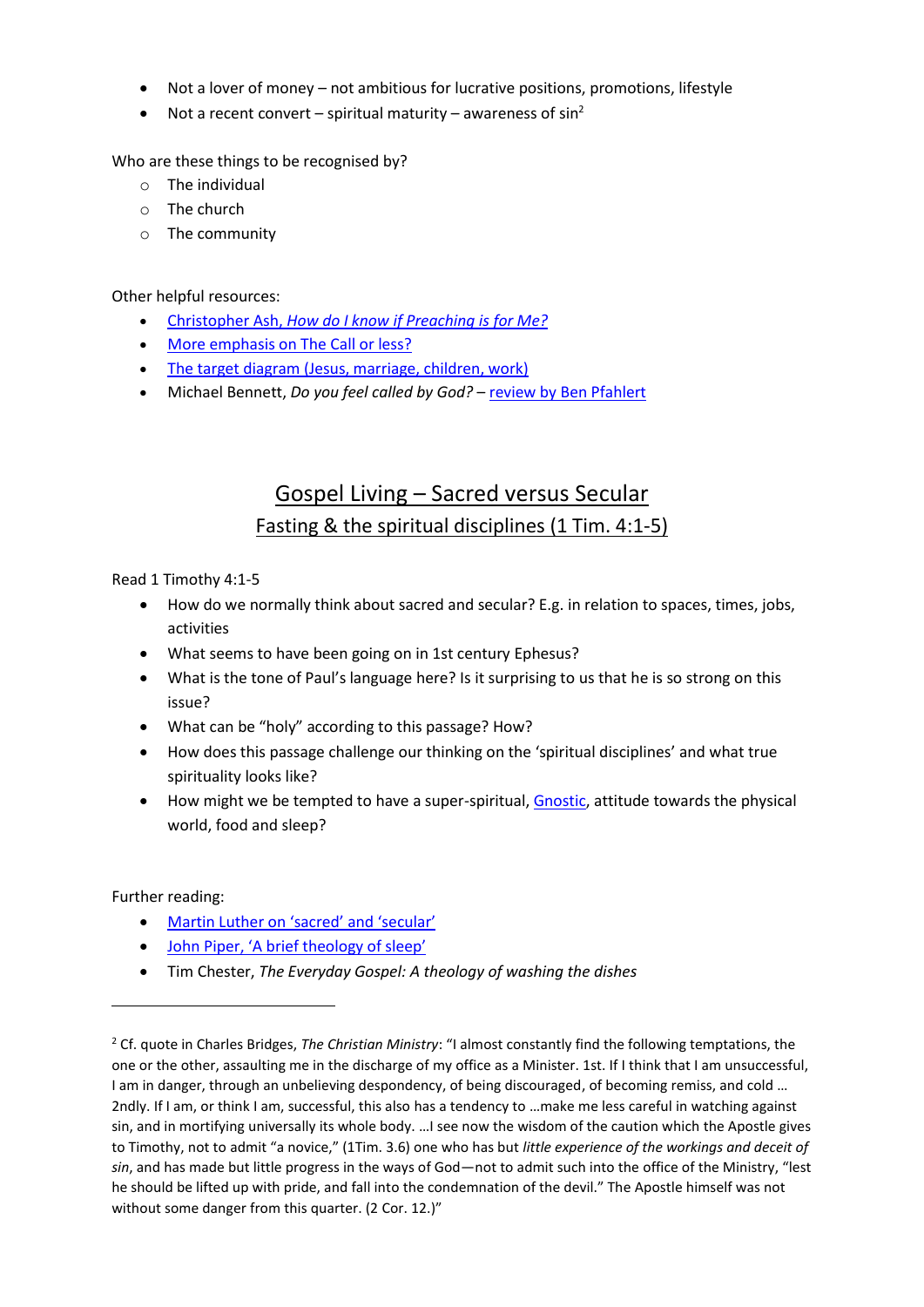# The importance of administration, wise management and good organisational culture (1 Timothy 5:3-6:2)

## 5:3-16

- Importance of the family under the New Covenant
	- o godliness, good works include child raising, normal support system
	- o don't create unnecessary structures or undermine family
	- $\circ$  encourage marriage (cf. 4:1-5) even when might be culturally difficult
- Enrolment of widows
	- o Serious commitment to take on as if family very specific, high responsibility
	- $\circ$  Concept of the 'deserving' good works testifying that they are genuine believers within the household of faith
	- o Cf. Anna in Luke 2:36-38
	- o Not wanting to bind young women or create a convent realistic, not super-spiritual
	- o Church focused on a few very vulnerable and isolated people within their fellowship – concern that the church is *not over-burdened* by bottom-less needs in church and community and distracted from primary task – cf. Acts 6:1-7

### 5:17-6:2

- Notice:
	- o Practical, earthy wisdom which is realistic about the world and the human heart
	- o Nothing super-spiritual here. The church is not to be run in a *completely* different way to the 'secular' world. There is still need for wages, tribunals, medicine, common sense.
	- o Church discipline
		- How different is are verse 19-21 to how things normally happen in churches when there is some sort of immorality or fall on the part of leaders?

There is a *huge* need in our churches and Christian organisations for good administration of resources, focused leadership and wise management, impartial well-applied employment policies, and robust practical godly practices in dealing with relationships and conflicts.

Further reading:

- [Bruce Burgess, 'The hope of biblical peacemaking as a response to the challenge of conflict',](http://matthiasmedia.com/briefing/2010/11/the-hope-of-biblical-peacemaking-as-a-response-to-the-challenge-of-conflict/)  *[The Briefing](http://matthiasmedia.com/briefing/2010/11/the-hope-of-biblical-peacemaking-as-a-response-to-the-challenge-of-conflict/)*
- [Bob Thune, 'Gospel preaching isn't enough', TGC](http://www.thegospelcoalition.org/article/gospel-preaching-isnt-enough)
- [Matt Perman, 'Management in light of the supremacy of God', WBN](http://whatsbestnext.com/2011/01/management-in-light-of-the-supremacy-of-god/)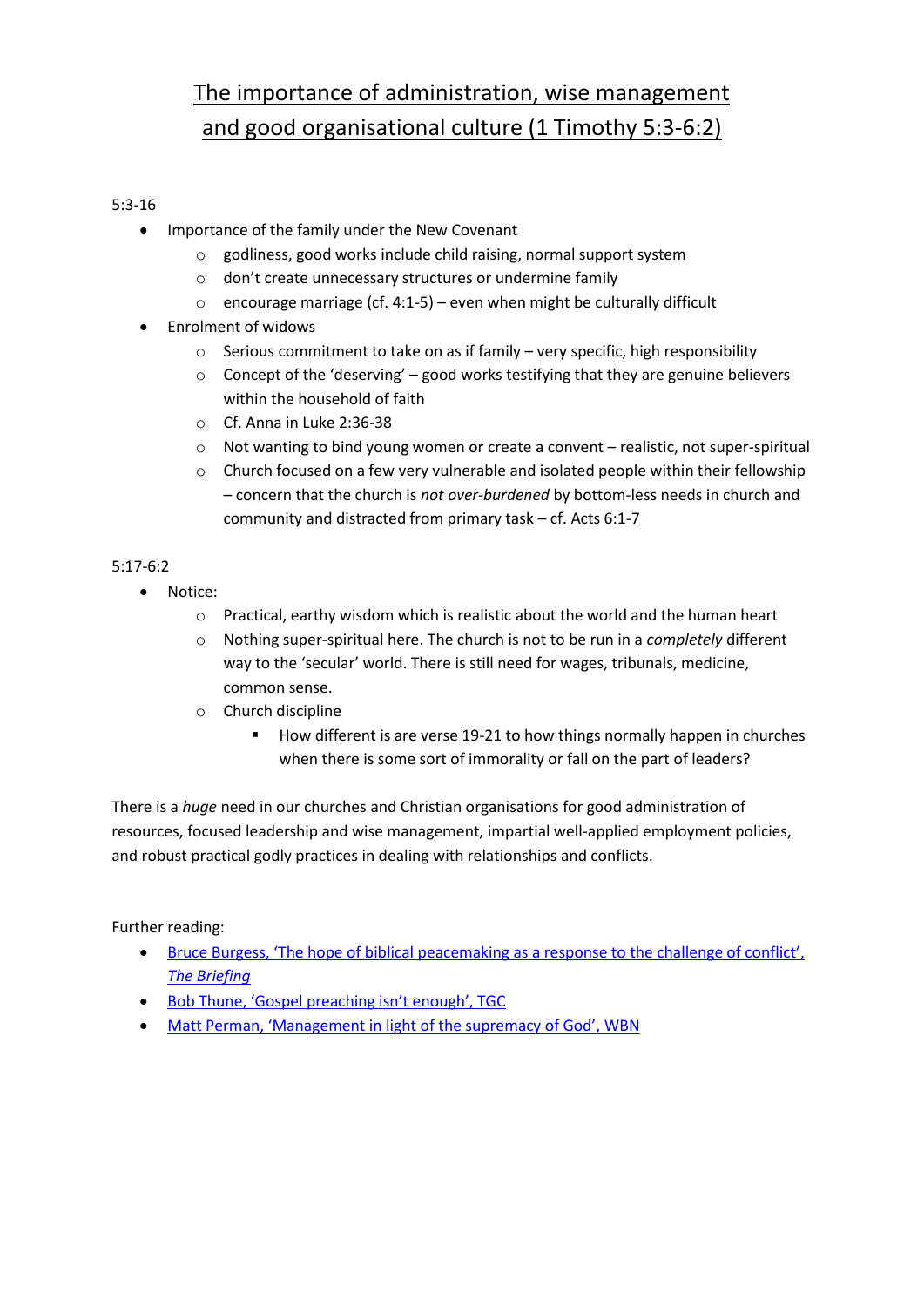# Tithing and gospel giving (Malachi 3; 1 Timothy 6:3-20; 2 Corinthians 8-9)

- What is the teaching we are hearing on tithing and giving?
- What are the questions that we have or people in our churches have about tithes and giving?

### 3 Tithes:

- 1. Numbers 18:21-32
- 2. Deuteronomy 14:22–27
- 3. Deuteronomy 14:28–29

#### Offerings:

- Regular offerings tied into the sacrificial system e.g. Numbers 28-29
- Firstfruits Lev. 23:9-14 of grain on entry to the Land
- Freewill offerings at time of the tabernacle construction (Ex. 35-36), sacrificial (Lev. 22)
- Portions for the Levites Exod. 29:27, 28; Lev. 7:14

#### Malachi 3:6-12

- Which tithe and which offerings?
- Notice the echoes of the curses and blessings of Deuteronomy (esp. Deut. 28:10-12?)
- What is our relationship under the New Covenant to the Law and the curses and blessings? (cf. Galatians  $3$ )<sup>3</sup>

### 2 Corinthians 8-9

- Who is the giving from and to here?
- How is it motivated? How is it not motivated?

### 1 Timothy 5:17-18

How are pastors and preachers to be supported?

### 1 Timothy 6:3-20

-

- How does this challenge prosperity gospel preaching?
- How are we encouraged to give?

### **To tithe or not to tithe: that is not the question**

It seems that tithing is so embedded in church culture here that even when you go through all the arguments why it no longer applies to Christians, the question still gets asked, 'So what about tithes?' or 'So should we still give our tithes?' It is as if the categories of tithes and offerings are so

<sup>&</sup>lt;sup>3</sup> On blessings and curses see [here.](http://utumishicourse.blogspot.com/2013/10/be-blessed.html)